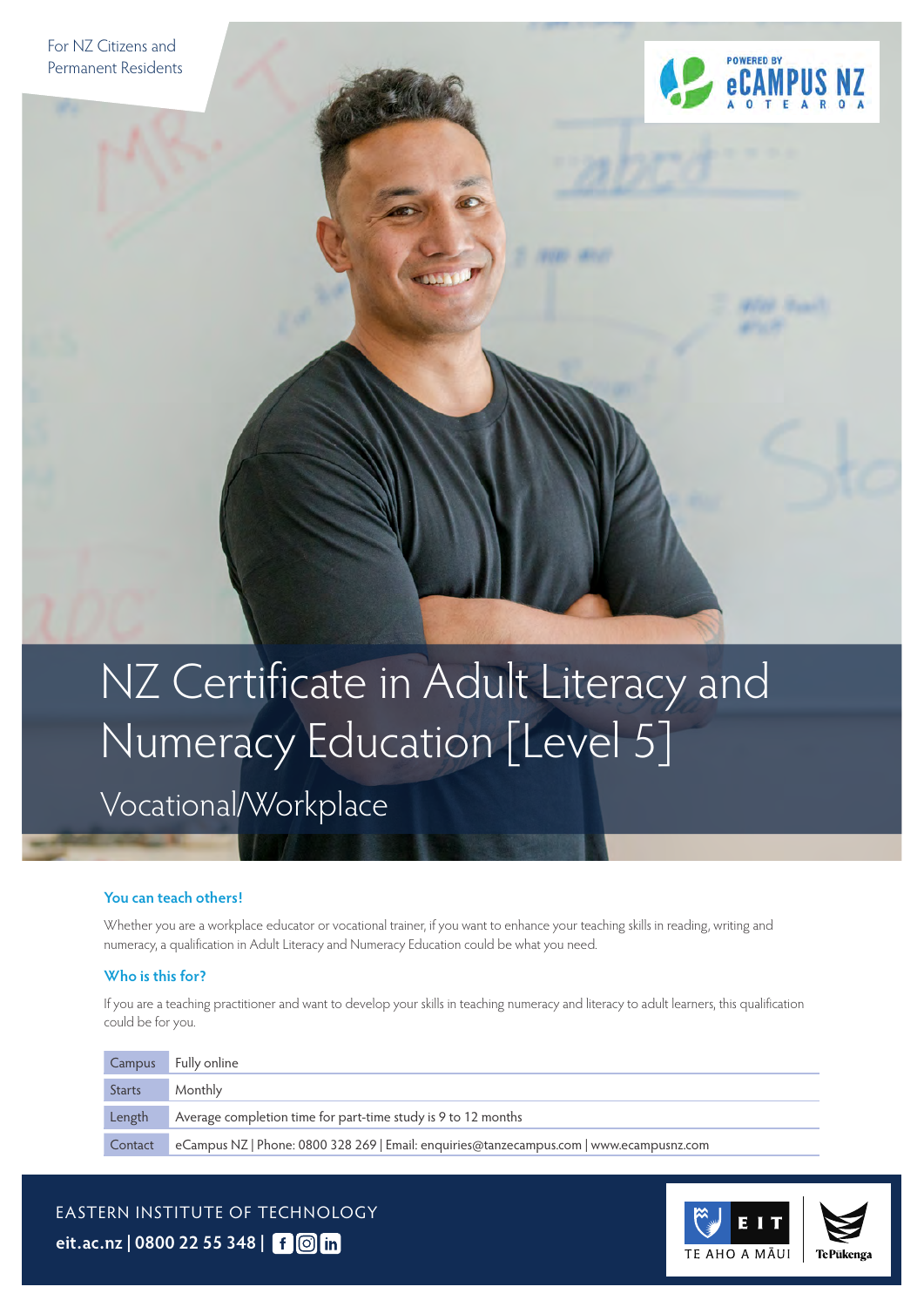

# Develop the literacy and numeracy skills of adult learners

As a graduate of the NZ Certificate in Adult Literacy and Numeracy Education (Vocational/Workplace) you will be able to:

- ▶ Design embedded literacy and numeracy strategies to enhance learner outcomes in a vocational or workplace programme.
- ▶ Create and sustain a learner-centred teaching environment that respects learners' mana and diverse backgrounds, and the wider educational and societal context, in order to facilitate quality learning.
- ▶ Embed literacy and numeracy teaching and learning in a vocational or workplace programme with consideration of Aotearoa New Zealand's unique context.
- ▶ Use assessment and evaluation as tools to enhance student learning and own teaching practice in embedded literacy and numeracy teaching.

#### **YOUR FUTURE CAREER AND STUDY OPPORTUNITIES**

As a graduate of this qualification you may undertake further study towards other qualifications in adult and tertiary teaching at Level 5 and above.

As a graduate you will have the skills and knowledge for roles such as vocational, workplace or other specific content educator, with the ability to embed literacy and numeracy within your programme.

#### **WHAT YOU NEED TO KNOW**

#### **NZ Certificate in Adult Literacy and Numeracy Education (Vocational/Workplace)**

| Level  |                                                                  | Credits | 40                    |
|--------|------------------------------------------------------------------|---------|-----------------------|
| Length | Average completion time for part-time study is<br>9 to 12 months | Fee*    | \$1,636 approximately |

\* This is a guide only based on the previous year. All costs quoted include GST. Fees apply to New Zealand citizens and New Zealand permanent residents only.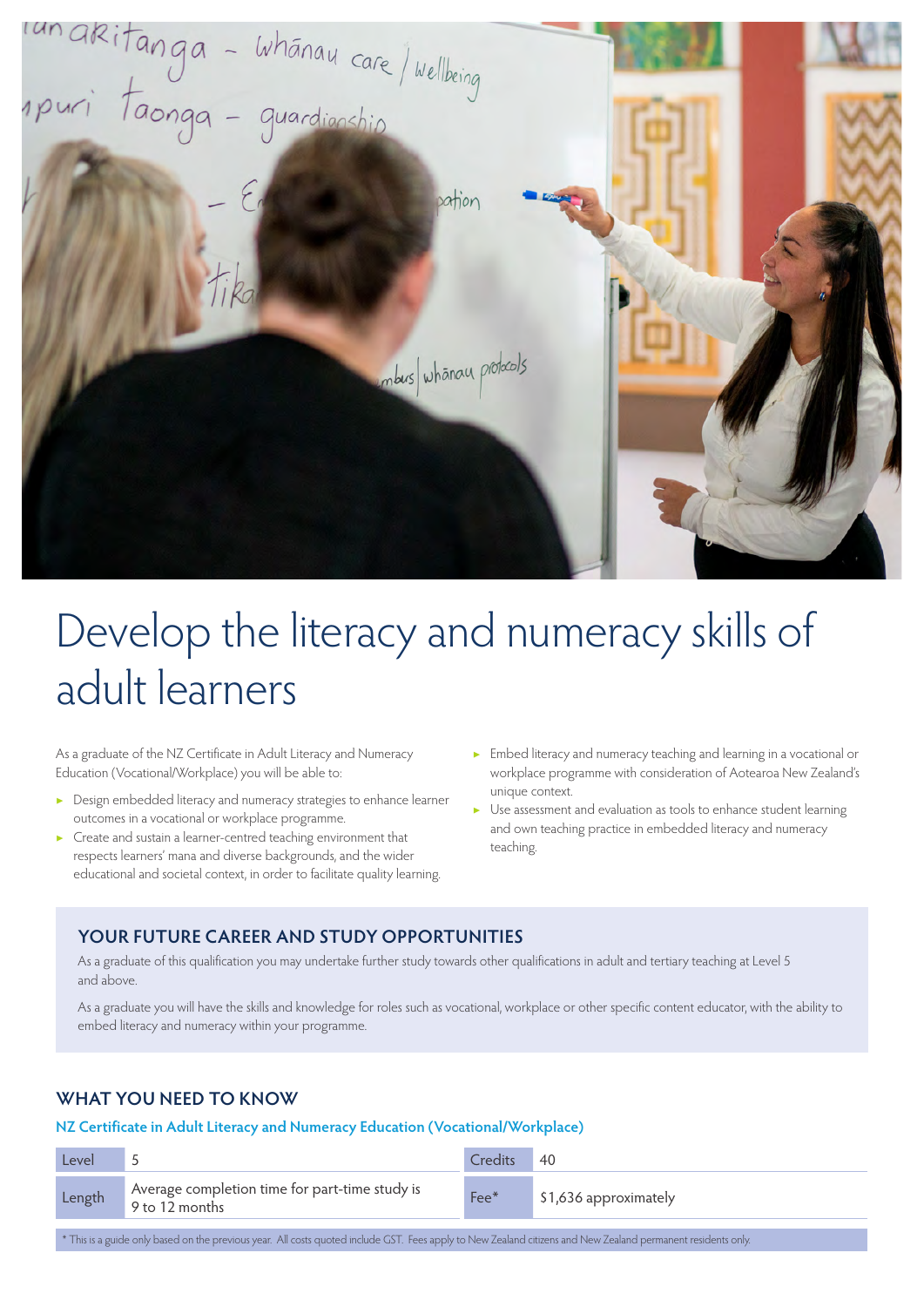#### **2022 KEY DATES**

#### INTAKE

Programme starts Flexible monthly start dates.

Please go to **[www.ecampusnz.com](https://www.ecampusnz.com/teacher-education/new-zealand-certificate-adult-literacy-numeracy-education-vocational-workplace-level-5/)** for details.

#### **TIMETABLE**

Your study time will be made up of noncontact, self directed study. The programme is fully online.

#### **Non-contact Time**

You should plan to spend approximately 400 hours of online learning time to complete this programme.

#### **ENTRY CRITERIA**

▶ NCEA Level 2

#### **Other Requirements**

You must also be working with learners in a post-secondary environment and must meet the requirements of the Vulnerable Children Act 2014.

#### **Alternative Requirements**

Skills for tertiary study (including literacy and numeracy) may be acquired through study, work and/or life experience. Applicants who can demonstrate these skills may be approved for alternative entry. Literacy and numeracy assessments are available.

#### **ENGLISH LANGUAGE ENTRY REQUIREMENT**

If English is not your first language you may also be required to provide evidence of your English language skills as listed below. If you have no evidence of your English language skills and are a New Zealand citizen or permanent resident, contact us for an assessment.

▶ IELTS 6.5 Academic (no lower than 6.5 in any subtest). For acceptable alternatives refer to the English Proficiency Outcomes Chart.

#### **Note:**

IELTS scores used must be taken from a single IELTS Test Report Form and are valid for two years from the date of the test.

Applicants who have achieved NCEA Level 3 University Entrance requirements are not required to provide evidence of English language skills.

#### **ENTRY WITH CREDIT**

This programme of study leads to the award of a qualification that has been approved by the New Zealand Qualifications Authority. The qualification may be delivered at a number of other tertiary institutes around New Zealand.

If you were to transfer to one of those other institutes you may be granted academic credit for some of the papers completed but this is at the discretion of the other institute.

The course CVTT521 Learner-Centred Practice is common to both the NZ Certificate in Adult and Tertiary Teaching and the NZ Certificate in Adult Literacy and Numeracy Education and may be credited towards both qualifications.

Please note: Fees are not transferable between institutes.

For information and enquiries about Recognition of Prior Learning and Cross Credit please contact Wendy Nichol on 06 830 1116.

#### **THE EXPERIENCE YOU NEED & THE SUPPORT TO SUCCEED**

When you study at EIT you'll get the kind of experiences that will help you gain the knowledge and skills to get ahead.

You'll also be supported by lecturers and tutors who are here for you, within a learning environment where you are treated as an individual, not just a number. They'll know your name and you'll receive one-on-one attention to make sure you get the support to succeed.

#### **PRE-REQUISITE COURSE REQUIREMENTS**

A pre-requisite is a course which must be completed successfully in order to progress to other courses. CVTT5.21 Learner-Centred Practice must be completed successfully prior to progressing to other courses.

#### **COURSE DESCRIPTIONS**

| <b>COURSE NO.</b>                                                                                                                                             | <b>BRIEF DESCRIPTION</b>                                                                                                                                            | NO. OF<br><b>CREDITS</b> |
|---------------------------------------------------------------------------------------------------------------------------------------------------------------|---------------------------------------------------------------------------------------------------------------------------------------------------------------------|--------------------------|
| Learner-Centred Practice<br><b>CVTT5.21</b><br>To enable the participant to be an effective facilitator of learning as appropriate to their teaching context. |                                                                                                                                                                     | 20                       |
| <b>ALNE5.00</b>                                                                                                                                               | <b>Embedding Literacy and Numeracy</b><br>To enable participants to develop skills for embedding literacy and numeracy into a vocational or workplace<br>programme. | 20                       |

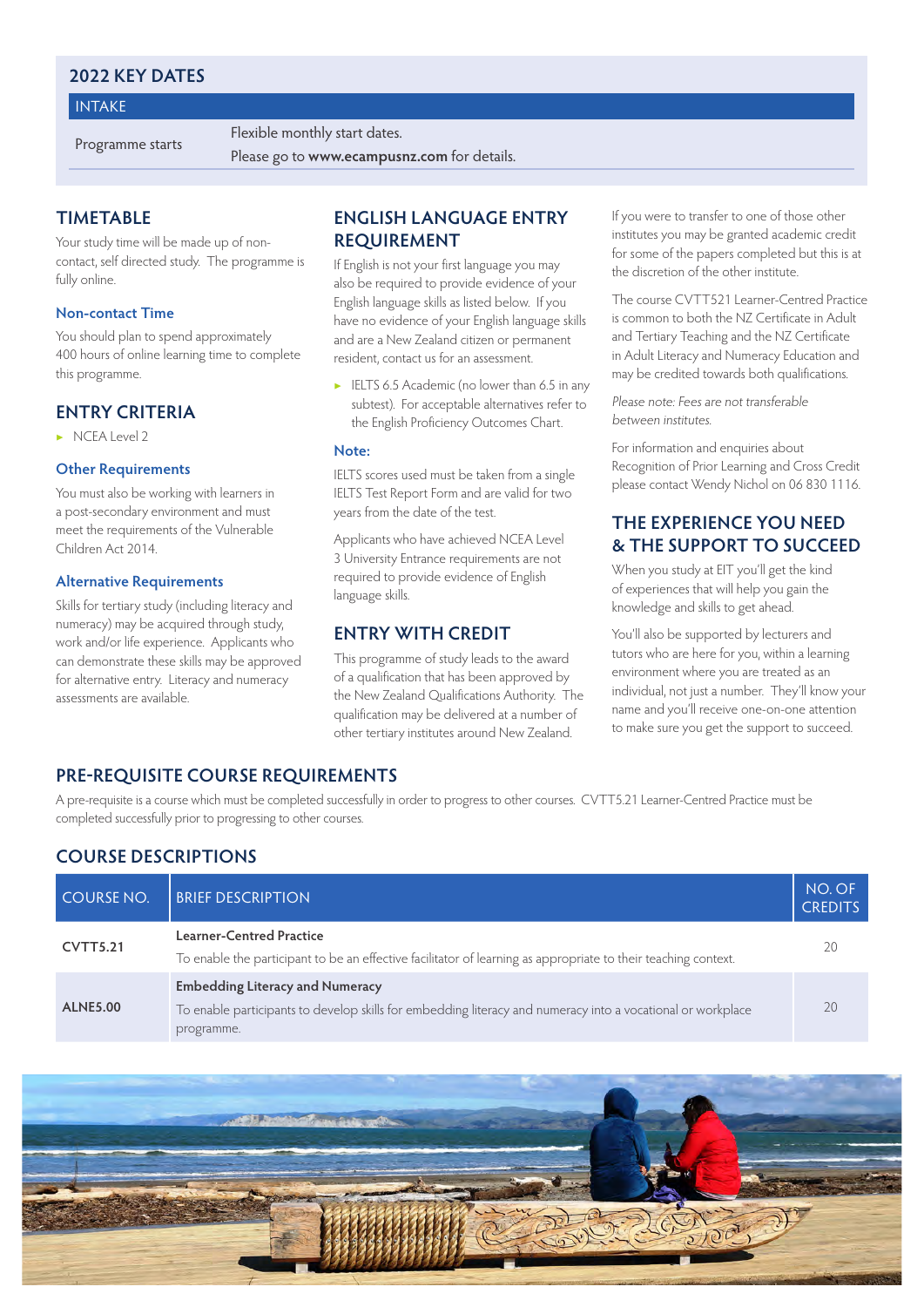# HOW TO ENROL

There is an easy 3-step process to follow when enrolling at EIT.

#### **STEP 1**

Check out the programmes online to see the programmes available for you to study. A copy of the course information for each programme is available online.

### **STEP 2**

You can now use your RealMe verified identity to apply for study at EIT. If you use your RealMe verified identity you will no longer be sent a copy of your application form to sign. You also will not need to provide us with a copy of your primary ID.

If you apply online without using RealMe then you will be sent a summary of your enrolment to check and sign. It will also include course selection forms which you need to complete and return. Your enrolment cannot progress until you have sent the summary and forms back to us.

You can also apply using a paper enrolment form. Please call us on **0800 22 55 348** and we will send you one out.

You will receive an acceptance letter from your Faculty with programme information. This will include the start date of your study and any special information regarding your programme. Depending on your chosen programme of study, you may be invited to attend an interview before you are accepted.

### **STEP 3**

Arrangement for full payment of enrolment fees must be made before the start of your programme. You will receive an invoice with payment details.

**Fees-Free government scheme:** Tertiary education is feesfree for eligible domestic tertiary students. To check if you are eligible, go to **[FeesFree.govt.nz](http://FeesFree.govt.nz)** and enter your National Student Number (NSN). If you are not eligible you will be responsible for paying your fees.

**Scholarships and grants:** Scholarships and grants make life easier by helping to cover your fees, other costs and living expenses while you study. You don't always need to be an academic high-flyer to qualify. You can find out more about scholarships and other options for paying your fees at **[eit.ac.nz](https://www.eit.ac.nz/students/scholarships-2/)**.

**StudyLink:** If you need to pay for your own study you can choose to apply for your Student Loan and Student Allowance with StudyLink. You should do this early, even if you haven't yet been accepted on your programme. You can change your details later if anything changes. Visit **[studylink.govt.nz](http://studylink.govt.nz)** to find out more about StudyLink.

#### **STUDENT SERVICES LEVY**

The Student Services Levy is a compulsory non-tuition fee that is charged to students enrolled at EIT. The levy is to contribute to the provision of quality student services that support learning. The funds received by EIT from the levy are ring-fenced, meaning they can only be spent on student services.

#### **STUDENT LOANS AND ALLOWANCES**

StudyLink is a service of the Ministry of Social Development. Apply well before your programme begins (even if you haven't been accepted yet) so you'll be ready to get your payments when you need them most.

Check out what you qualify for at [studylink.govt.nz](http://studylink.govt.nz).

## HOW TO ENROL - ONLINE STUDY

To study online apply through the eCampus NZ website **[www.ecampusnz.com](https://www.ecampusnz.com/apply-now/?itp=eit )**



#### **EIT is now part of Te Pūkenga**

Te Pūkenga will bring together New Zealand's Institutes of Technology, Polytechnics, and Industry Training Organisations to build a network of on job, on campus and online learning. The services we offer will not only remain, they will be strengthened by being part of the extensive Te Pūkenga network around the country. From 2023 your enrolment will transfer to Te Pūkenga and you will become part of the extensive Te Pūkenga network around the country.



DISCLAIMER: From 2023 The Eastern Institute of Technology Limited will be fully amalgamated into Te Pūkenga - New Zealand Institute of Skills and Technology. All information in this publication pertains to New Zealand Citizens or Permanent Residents, and is correct at the time of printing but is subject to change. Programmes or courses may be subject to review as part of the Reform of Vocational Education and Training. The objective is to provide one programme for Te Pūkenga that is portable, consistent, and more closely aligned with the needs of industry. As the review is ongoing, this document is correct at the time of publishing but the courses outlined may change over time. For the latest information, or for full programme entry requirements visit **[eit.ac.nz](https://www.eit.ac.nz)**.